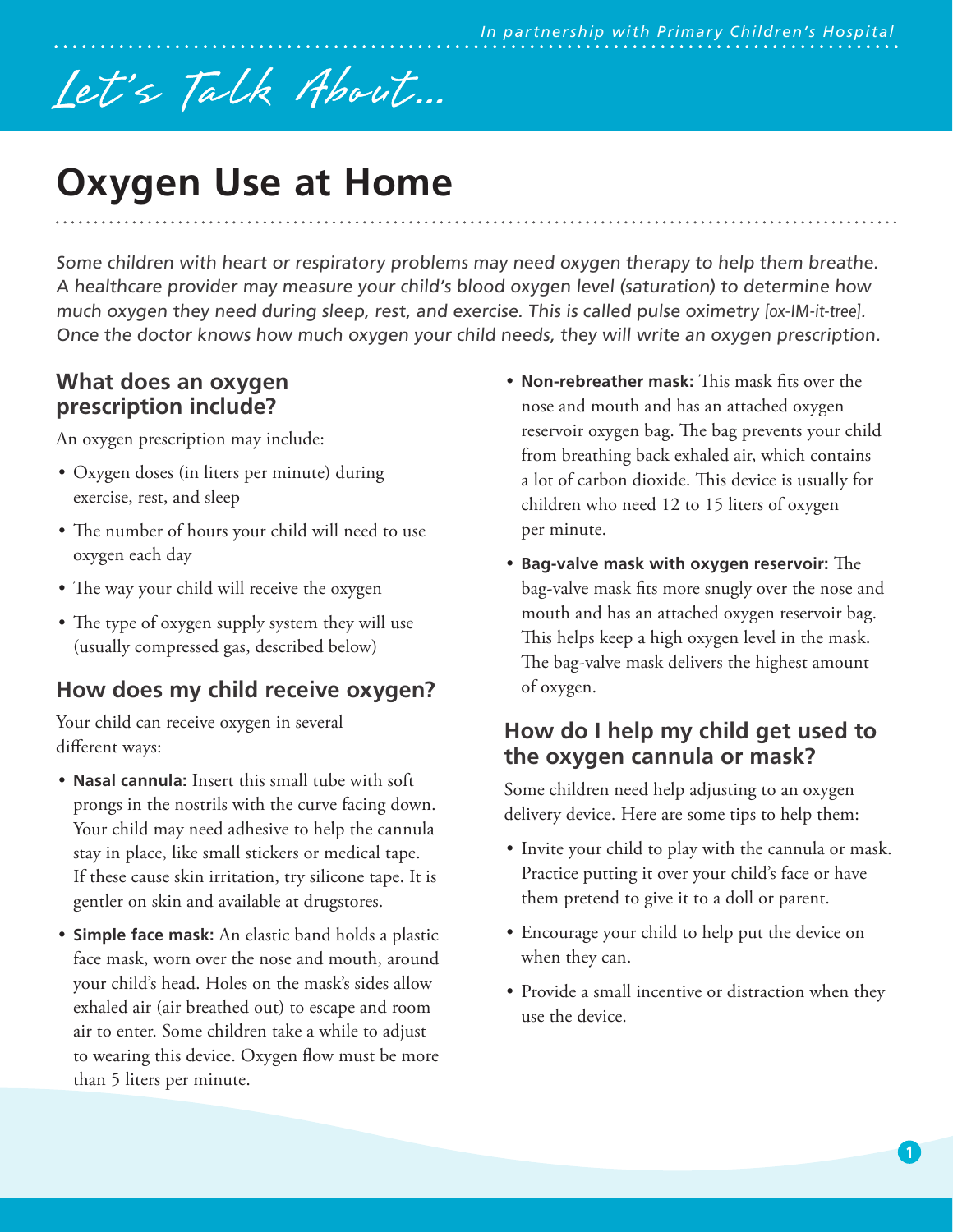

Illustration 1

# **How do I safely use a compressed oxygen tank?**

To use a compressed oxygen tank safely:

- Keep the tank away from all heat sources, including radiators, heat ducts, stoves, fireplaces, matches, and lighters.
- Don't let anyone smoke or have a fire in the room if your child is using oxygen.
- Keep the tank your child is using in the stand. Lay any other tanks on their sides and secure them so they don't roll around. If the valve post breaks off a tank, the pressure can release and propel the oxygen tank forward quickly.

**Oxygen is flammable, which means it can make things burn easily or even explode.** It can be dangerous if not used correctly. Follow all safety rules and instructions carefully to use compressed gas.

# **How do I attach the regulator to the tank?**

To attach the regulator to the tank:

- **1** Remove the plastic wrap from the valve post on the tank (see Illustration 1). It may contain a washer.
- **2** Attach the regulator to the tank by slipping the regulator over the tank's valve post. Align the pegs on the inside of the regulator yoke with the holes in the valve post. Slide the regulator forward so the pegs go into the holes.
- **3** Fasten the regulator to the tank by turning the T-handle on the regulator until it's tight. If the handle is not tight enough or the washer is not in place, the tank will leak when the valve opens. This means you'll lose oxygen from the tank faster than normal. See Illustration 2 on the next page for proper placement.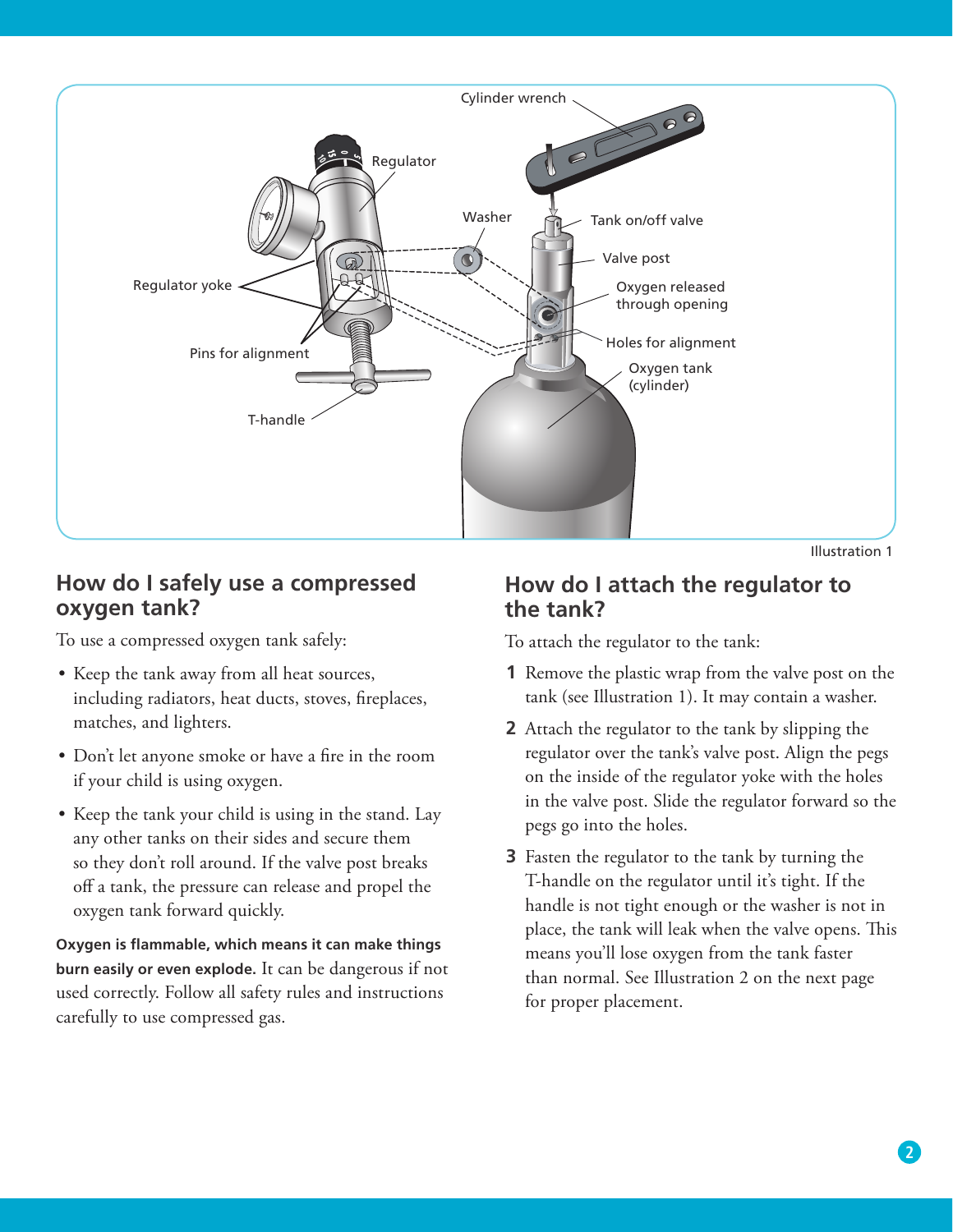

Illustration 2

# **What do I do if oxygen is leaking?**

If you hear a whistling sound or air escaping where the regulator meets the valve post, you'll know you have an oxygen leak.

To fix it:

- **1** Make sure the T-handle is tight and secure.
- **2** Change the washer on the regulator if you still hear a leak:
	- Remove the old black-and-gold washer inside the regulator and replace it with a new washer. A healthcare provider should have given you a spare washer. It may also be attached to the regulator on a small ring.
	- Replace the regulator, turn on the oxygen, and see if the leak is fixed.

If these steps do not fix your leak, contact your oxygen supplier for a new regulator.

#### **How do I turn on the oxygen?**

To turn on your child's oxygen:

- **1** Make sure the flow regulator knob (see Illustration 2) is set at 0. This knob is different for each regulator but usually marked with numbers. Ask your oxygen supplier how to use it.
- **2** Tighten the T-handle to prevent leaks.
- **3** Put the cylinder wrench (see Illustration 1) on the tank's on/off valve at the top of the tank.
- **4** Turn the valve one full counterclockwise turn to open it. As the valve opens, the regulator's pressure gauge shows the amount of pressure in the tank. A full tank reads about 2,000 psi (pounds per square inch).
- **5** Adjust the flow knob on the regulator until the gauge reaches the flow rate the doctor prescribed.
- **6** Attach the tubing to the nipple adaptor on the regulator.